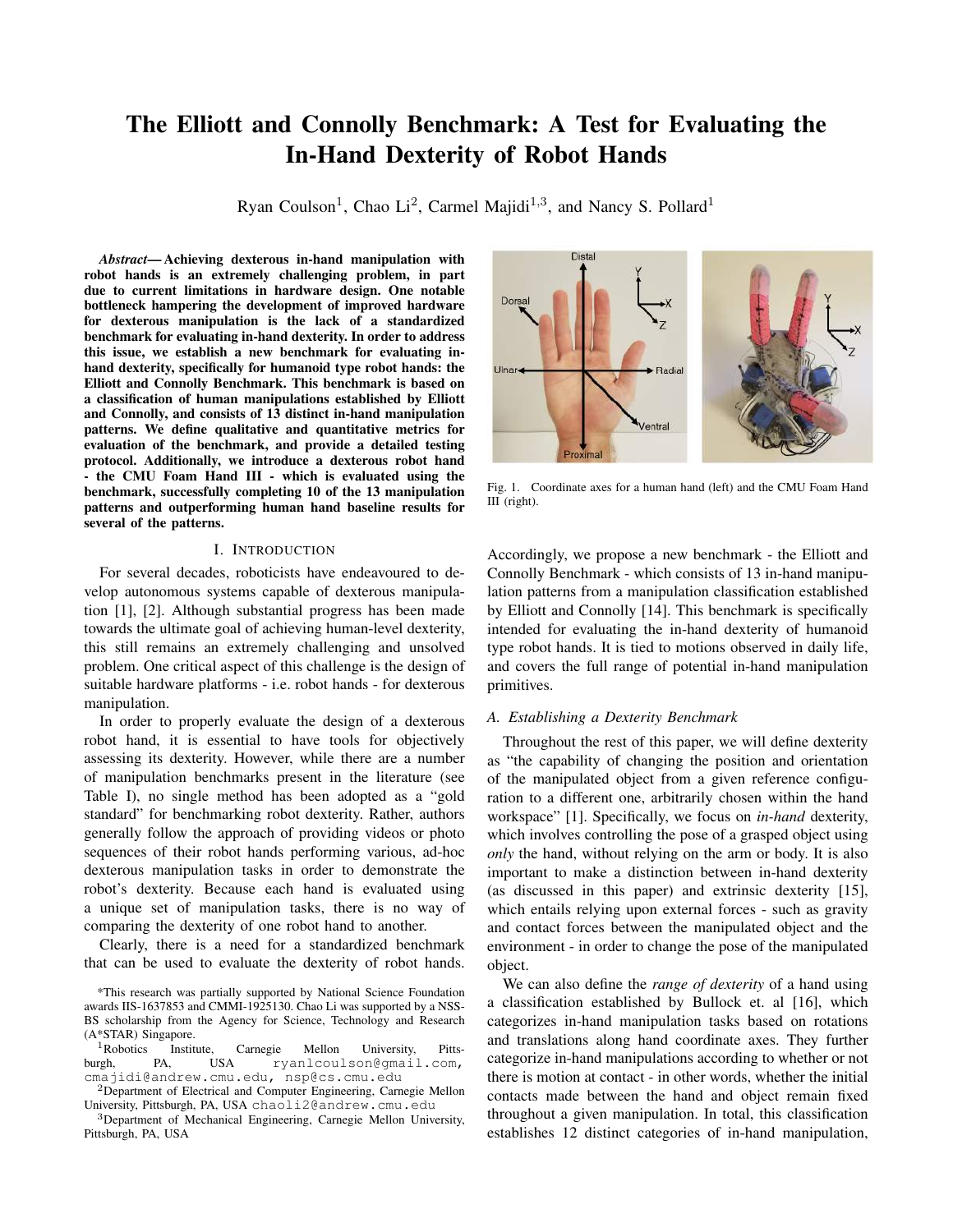| <b>Benchmark/Test/Metric</b>       | Protocol                                                                   | <b>Purpose</b>                                   |
|------------------------------------|----------------------------------------------------------------------------|--------------------------------------------------|
| Purdue Pegboard Test (1948)        | Insert pins into pegboard; stack collars and washers on pins.              | Assess fine manual dexterity for vocational      |
| $\lceil 3 \rceil$                  |                                                                            | evaluation and rehabilitation.                   |
| Box and Blocks Test (1957)         | Transfer blocks from one box to another.                                   | Assess gross manual dexterity for vocational     |
| [4]                                |                                                                            | evaluation and rehabilitation.                   |
| Jebsen Taylor Hand Function        | Writing, simulated page-turning, pick-and-place of small objects, sim-     | Assess ability to complete activities of daily   |
| Test (1969) [5]                    | ulated feeding, stacking checkers, and lifting large objects (lightweight) | living (ADLs).                                   |
|                                    | and heavy).                                                                |                                                  |
| Kapandji Test (1986) [6]           | The tip of the thumb is used to contact different locations around the     | Test opposition and counter-opposition of the    |
|                                    | hand.                                                                      | thumb.                                           |
| Sollerman Hand Function            | Consists of 20 tasks based on activities of daily living (ADLs).           | Assess ability to complete ADLs.                 |
| Test (1995) [7]                    |                                                                            |                                                  |
| SHAP Test (2002) [8]               | Six abstract objects are grasped using various grasp types; 14 activities  | Assess the effectiveness of upper limb pros-     |
|                                    | of daily living (ADLs) are also performed.                                 | theses; rehabilitation.                          |
| <b>Block Pick and Place Bench-</b> | Blocks are picked and placed into specific locations and poses.            | Assess the dexterity of a robotic manipulator.   |
| mark (2015) [9]                    |                                                                            |                                                  |
| Configuration<br>Reachable         | Map all possible object positions that can be reached from some initial    | Evaluate the dexterous workspace of objects      |
| Manifold Metric (2015) [10]        | grasp configuration.                                                       | held within the fingertips in a precision grasp. |
| NIST In-Hand Manipulation          | An object is manipulated along as many independent Cartesian axes          | Assess how well a robotic hand can control       |
| Test (2018) [11]                   | as possible (up to six), along a desired Cartesian trajectory. Error is    | the pose of an object.                           |
|                                    | calculated between desired trajectory and measured trajectory.             |                                                  |
| In-Hand<br>Manipulation            | Objects are manipulated from an initial grasp to a desired grasp. Error    | Evaluate the planning and control aspects of     |
| Benchmark (2020) [12]              | between reached grasp and desired grasp is calculated.                     | robotic in-hand manipulation systems.            |
| Rubik's Cube Manipulation          | Rotate a Rubik's cube in prescribed patterns.                              | Evaluate a robotic system's overall manipula-    |
| Benchmark (2020) [13]              |                                                                            | tion accuracy, speed, and robustness.            |

TABLE I BENCHMARKS, TESTS, AND METRICS USED TO EVALUATE DEXTERITY.

corresponding to individual rotations and translations along each axis in 3D space (i.e.  $\theta_x$ ,  $\Delta_x$ ,  $\theta_y$ ,  $\Delta_y$ ,  $\theta_z$ ,  $\Delta_z$  - refer to Figure 1 for coordinate axis configuration), for cases of either motion at contact (A) or no motion at contact (NA). It should be noted that the authors could not find a human manipulation pattern corresponding to  $\theta_y$  (A), reducing the size of the set of possible in-hand manipulation categories to 11. Thus, the range of dexterity of a given humanoid type robot hand can be evaluated based on how many of the 11 possible in-hand manipulation categories established in [16] are feasible.

Table I summarizes a variety of benchmarks, tests, and metrics that have been used to evaluate dexterity. It is important to note that many of these tests - the Purdue Pegboard Test, Box and Blocks Test, Jebsen Taylor Hand Function Test, Sollerman Hand Function Test, SHAP Test, and Block Pick and Place Benchmark - were not developed with the explicit goal of measuring in-hand dexterity. Rather, these tests are meant to evaluate an ability to perform pick-and-place tasks or simple tool usage, often focusing on activities of daily living (ADLs). These tasks primarily depend upon grasping ability and whole-arm dexterity, as opposed to in-hand manipulation. It should also be noted that robot manipulation benchmarks often take the form of competitions, such as the IROS Robotic Grasping and Manipulation Competition [17] and the DARPA Autonomous Robotic Manipulation (ARM) Program [18]. However, these competitions are generally intended to test the competency of robotic systems as a whole (including perception capabilities, planning algorithms, learning/training strategies, etc.), rather than comparing different hardware designs.

Of the benchmarks, tests, and metrics from Table I which *are* explicitly intended for evaluation of in-hand dexterity

- the Reachable Configuration Manifold, NIST In-hand Manipulation Test, and In-hand Manipulation Benchmark - only the NIST In-hand Manipulation Test explicitly evaluates the full range of dexterity of the hand based on rotations and translations about hand coordinate axes, as categorized by Bullock et al. [16]. However, this test does not evaluate the hand's ability to complete manipulations which require the initial contacts between the hand and object to be altered, nor is it tied to motions observed in daily life.

Our proposed benchmark - the Elliott and Connolly Benchmark - is based on a classification which consists of 13 distinct in-hand manipulation patterns, derived from observations of multiple human subjects [14]. Here, manipulation patterns are defined as "independently coordinated digit movements intended to move objects within the hand" [14]. We find that this classification is suitable for adaptation as a dexterity benchmark test for several reasons. First, and most importantly, across the 13 manipulation patterns established by Elliot and Connolly, each of the in-hand manipulation categories from Bullock et al. [16] is represented at least once. Thus, we can claim that any hand capable of performing all of these patterns is accordingly capable of performing the full range of possible in-hand manipulation primitives. Second, across the 13 patterns, all of the primary sub-classes of in-hand manipulation - namely finger gaiting, rolling, and sliding [1] - are represented. Finally, because these manipulation patterns are derived from observations of human subjects, they are relevant to the completion of realworld tasks.

# *B. Developing a Dexterous Robot Hand*

In addition to establishing a new dexterity benchmark, this paper introduces a dexterous robot hand - the CMU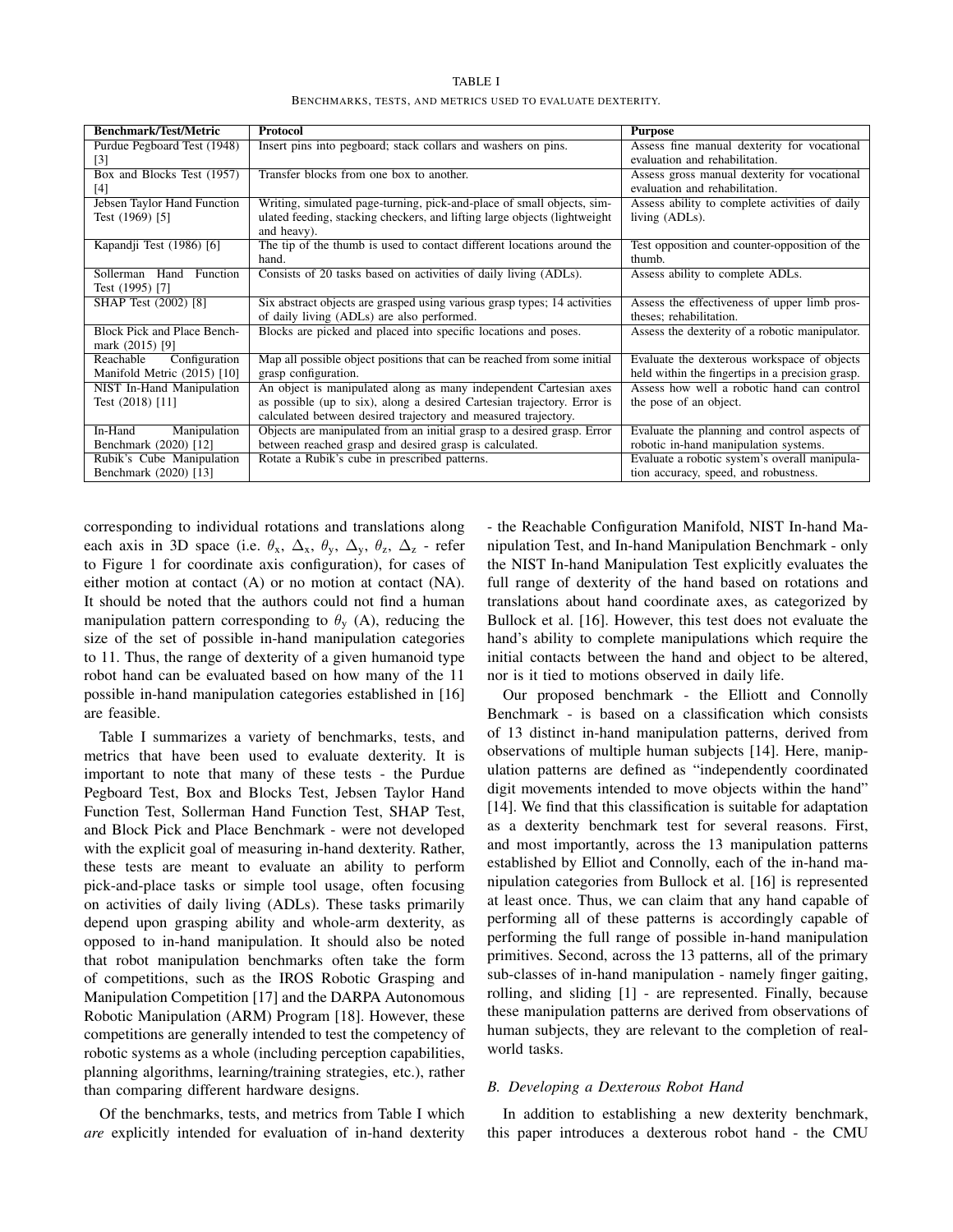Foam Hand III - which is evaluated using the benchmark. The design of this hand builds upon the work of King et al. [19], [20], [21], who established techniques for fabricating and controlling tendon driven hands made almost entirely of foam. This class of robot hand is promising for dexterous manipulation, since the foam-based architecture largely eliminates constraints on morphology, and permits the hand to be actuated with a theoretically unlimited number of tendons in any desired configuration. Of course, there are practical limitations on the number of motors that can be used to drive these tendons, and the dexterous hands developed in [19], [20], [21] used 10 motors to drive an equal number of tendons. The contribution of this work is to modify the design of these hands in order to enable a high level of dexterity while requiring a relatively low number of motors for operation.

Within the literature, there are several examples of dexterous robot hands which use a limited number of motors. These include the Pisa/IIT SoftHand 2 [22], which uses two motors; various hands developed as a part of the Yale OpenHand Project [23], [24], [10], which use between two and four motors; the highly biomimetic hand developed by Xu and Todorov [25], which uses 10 motors; and the RBO Hand 2 [26], which uses 7 pneumatic actuators. However, due to the aforementioned lack of a standardized dexterity benchmark, it is difficult to objectively assess the level of dexterity of any of these hands. This challenge motivates the introduction of the Elliott and Connolly Benchmark, which would allow the relative dexterity of various robot hands to be compared.

# II. BENCHMARK TEST

### *A. Metrics*

In order to establish a benchmark test based on the 13 manipulation patterns from Elliott and Connolly [14], it is necessary to define metrics for evaluation. First, we define a qualitative, binary metric - *Success* or *Failure* - for each pattern. In order to evaluate this metric, we have developed a list of criteria for each manipulation pattern, provided in the "Criteria" column of Appendix I. These criteria were developed based on our understanding of the descriptions and illustrations provided by Elliott and Connolly for each manipulation pattern. We have also recorded videos of a human hand performing each manipulation pattern (see link in Multimedia Document), which can be referenced when determining whether a pattern has been performed successfully.

In addition to this binary designation, failed manipulation patterns can also be labeled as *Incomplete*, and successful patterns can be labeled as *Non-anthropomorphic*. The only manipulation patterns which are eligible to be labeled as incomplete are Rotary Step and Interdigital Step. This is due to the fact that each of these patterns requires a certain amount of rotation (360◦, per the criteria in Appendix I) in order to be evaluated as successful, meaning it is possible to achieve partial completion by rotating the object less than 360◦. A successful manipulation pattern is labeled as *Nonanthropomorphic* if the object is rotated or translated along the correct axis, but in a manner that is dissimilar to human baseline examples.

We have also defined quantitative metrics for the evaluation of each manipulation pattern. These metrics - *Normalized Average Translation* and *Average Rotation* - are used to assess translations and rotations of an object along hand coordinate axes. The goal for the hand is to maximize the value of each of these metrics.

*Normalized Average Translation* is defined as the distance an object is translated along a particular hand coordinate axis, normalized by the average finger length of the hand and averaged over *N* trials. The rationale for normalizing by average finger length is to eliminate any bias which arises from the fact that larger hands will be capable of achieving proportionally larger translations than smaller hands when transitioning between identical postures. Average finger length is defined as the average distance between the fingertips and the center of the hand. The center of the hand is defined as the point of intersection on the palm by lines extended from the fingertips. *Normalized Average Translation* can be calculated using the following equation:

$$
T = \frac{\sum_{i=1}^{N} d_i}{N * F},\tag{1}
$$

where  $N$  is the number of trials,  $d_i$  is the translation distance for an individual trial, and *F* is the average finger length of the hand.

*Average Rotation* is defined as the degree to which an object is rotated about a particular hand coordinate axis, averaged over *N* trials. *Average Rotation* can be calculated using the following equation:

$$
R = \frac{\sum_{i=1}^{N} \theta_i}{N},\tag{2}
$$

where *N* is the number of trials and  $\theta_i$  is the degree of rotation for an individual trial.

Additionally, we define performance scores, which are used to compare the performance of the robot hand to the performance of a human hand. The *Translation Performance Score* for a particular manipulation pattern *m* can be calculated as follows:

$$
P_m^T = \frac{T_m^{robot}}{T_m^{human}} \times 100.
$$
 (3)

Likewise, the *Rotation Performance Score* can be calculated as:

$$
P_m^R = \frac{R_m^{robot}}{R_m^{human}} \times 100.
$$
 (4)

Thus, the performance score for a particular manipulation pattern indicates the percentage of translation or rotation achieved by the robot, relative to the human baseline.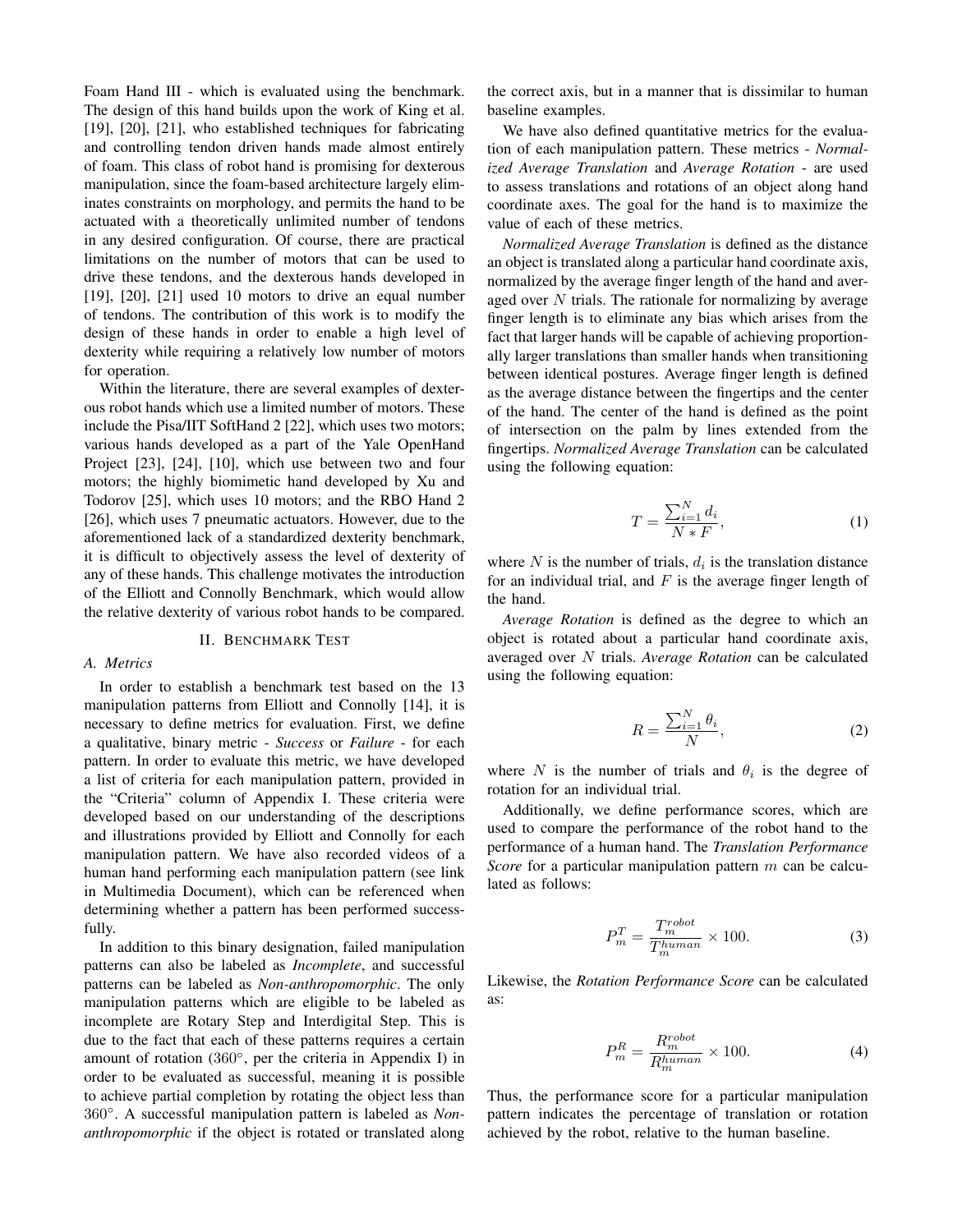## TABLE II

YCB OBJECTS REQUIRED FOR THE ELLIOTT AND CONNOLLY BENCHMARK.

| <b>Manipulation Pattern</b> | Object              | <b>YCB ID</b>        |
|-----------------------------|---------------------|----------------------|
| Pinch $(P)$                 | Bolt & Nut          | 46, 47               |
| Dynamic Tripod (DT)         | Small Marker        | 41                   |
| Squeeze $(S)$               | Syringe             | N/A                  |
| Twiddle $(T)$               | Bolt & Nut          | $\overline{46}$ , 47 |
| Rock(R)                     | Cup (yellow)        | 64                   |
| Rock II (RII)               | Small Marker        | 41                   |
| Radial Roll (RR)            | Marble (green)      | 62                   |
| Index Roll $(IR)$           | Marble (green)      | 62                   |
| Full Roll (FR)              | Wood Block          | 69                   |
| Rotary Step (RS)            | Cup (yellow)        | 64                   |
| Interdigital Step (IS)      | <b>Small Marker</b> | 41                   |
| Linear Step (LS)            | Large Marker        | 40                   |
| Palmar Slide (PS)           | Large Marker        | 40                   |

# *B. Protocol*

In order to perform this benchmark test, the required materials are a robot hand, a camera, a printer which can be used to print various AprilTags [27], and a set of objects for manipulation. The objects required for this benchmark have been selected from the YCB Object Set [28] - a correspondence between manipulation patterns and objects is shown in Table II. In the case of the Squeeze manipulation pattern, a suitable object could not be found within the YCB Object Set, so we use a commercially available 5 mL syringe. In order to ensure consistency and repeatability across tests, it is important that experimenters do not deviate from the set of objects listed in Table II.

The first step in performing this benchmark is to measure the average finger length of the robot hand being used. This can be achieved by attaching threads to the fingertips of the robot and extending the threads along the fingers, moving towards the palm (see Multimedia document for examples). The threads are then cut where they intersect (defined as the center of the palm), and their resultant lengths are measured and averaged. Note that in many cases, the threads will not all intersect at a single point - in these cases, each thread can be cut at the first intersection that occurs.

Prior to performing a manipulation pattern, an AprilTag must be attached to the object being used. In most cases, the AprilTags can be attached to objects in a way that allows them to be manipulated without causing interference (see Multimedia Document for examples). The Marble is an exception. In order to attach an AprilTag to this object without causing interference, we attach a Bolt to the marble and then attach the AprilTag to the end of the bolt. Another bolt is attached to the opposite side of the marble in order to balance the weight. In the case of the Rock II and Interdigital Step manipulation patterns, no AprilTag is needed since the tilt angle of the marker can be measured directly. Additionally, no AprilTag is required for Squeeze since linear displacement of the syringe plunger can be directly measured. Note that while the usage of AprilTags is recommended for this protocol, it is not explicitly required – any similarly precise method of motion tracking is acceptable.

When performing a manipulation pattern, the first step is to configure the hand into a suitable initial pose, with the object in the grasp of the hand. There is no precisely "correct" initial pose for any of the manipulation patterns - rather the experimenter should refer to the criteria in Appendix I, as well as the human hand baseline video linked in the Multimedia Document. The manipulation begins as soon as the hand moves out of its initial pose, and lasts until the hand reaches its target pose. As with the initial pose, there is no precise target pose to be achieved for any of the manipulation patterns. However, given that the dexterity of the hand is being evaluated in part based on the *Average Normalized Translation* or *Average Rotation* achieved for each manipulation pattern, experimenters are encouraged to select target poses which maximize these metrics, while still adhering to the criteria provided in Appendix I. It is also important that the experimenter notes the overall orientation of their robot hand relative to gravity (e.g. palm facing upwards) for each manipulation pattern, since the ability of the hand to complete a given pattern may depend on its orientation.

During each manipulation, the camera records the rotation and translation of the AprilTag (when applicable). The resultant data must then be analyzed in order to determine a value for rotation or translation about a particular hand coordinate axis. These values are then used to calculate the *Average Normalized Translation* or *Average Rotation* for each manipulation pattern. In some cases, a single pattern may involve both translation and rotation (see "Category" column in Appendix I). Each manipulation must be repeated at least three times in order to calculate a mean and standard deviation from the data.

No autonomous perception or planning is required in order to complete this benchmark. This is because we are only concerned with the capabilities of the robot hardware, regardless of whether these capabilities can be implemented in an autonomous system using current algorithms. In other words, this benchmark is only assessing the *potential* dexterity of robot hands. For the same reason, each manipulation pattern can be repeated as many times as necessary in order to achieve at least three successful trials - there is no need to record individual failed trials. Additionally, the time required to complete each manipulation pattern does not need to be recorded, since this benchmark is not focused on manipulation efficiency.

### III. ROBOT HAND

As explained in Section I-B, a tendon driven foam hand the CMU Foam Hand III - was also developed for this study and evaluated using the Elliott and Connolly Benchmark. The design goal for this hand was to achieve a high level of dexterity while requiring a limited number of motors for operation. The design process primarily consisted of testing and iteration of physical prototypes - ultimately, a bio-inspired, 3-fingered hand with 10 tendons actuated by an equal number of motors was found to strike the best balance between high dexterity and few motors.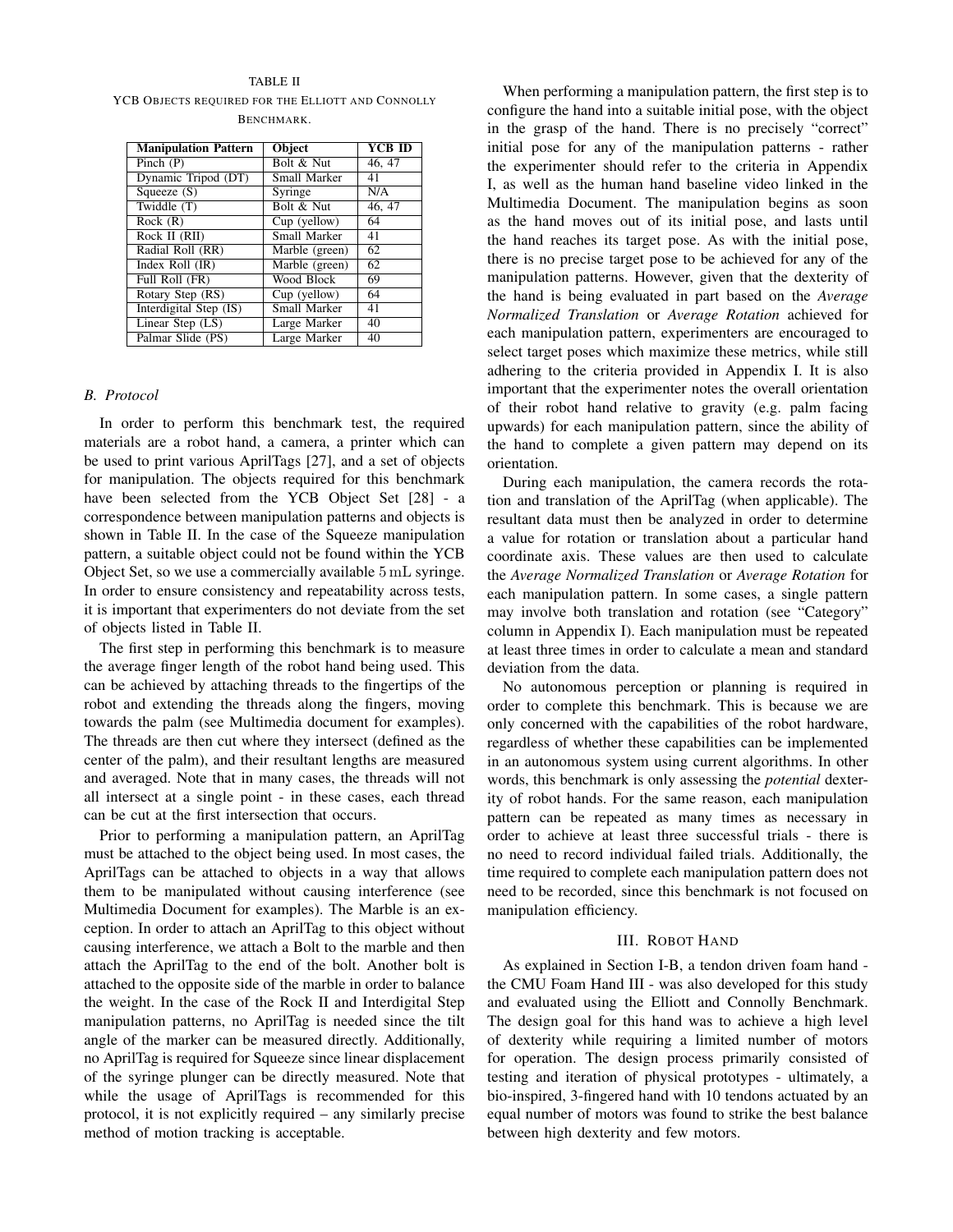

Fig. 2. Two-dimensional workspace of continuum fingers. Workspace is represented by the area between dotted lines. (left) Finger actuated using only proximal tendons. (right) Finger actuated using proximal and distal tendons. Note that the finger on the left (proximal tendons only) has zero workspace, since there is only one dotted line, hence zero area between dotted lines.



Fig. 3. Tendon routing diagram for the CMU Foam Hand III.

The morphology of the CMU Foam Hand III is based on the thumb, index, and middle fingers of the human hand. The robot hand's fingers are curved away from its palm in its rest pose in order to eliminate the need for extensor tendons - the hand relies upon the elasticity of the foam for finger extension. The hand's tendon routing, coupled with its continuum structure, enables its fingers to bend in almost any direction. Importantly, the inclusion of both proximal and distal tendons enables a multi-jointed behavior that greatly increases the workspace of the hand's fingertips, relative to a case with only proximal tendons (see Figure 2). A tendon routing diagram for the hand is shown in Figure 3. For more details on the design of the CMU Foam Hand III, refer to Coulson [29].

#### IV. EXPERIMENTS

The Elliott and Connolly Benchmark was completed using the CMU Foam Hand III. We used a 5MP Raspberry Pi Zero W camera module placed 35 cm away from the hand to record each manipulation. Prior to performing any manipulations, the camera was calibrated using the camera calibration library in OpenCV (Open Computer Vision Library). Additionally, after determining the average finger length of the robot hand, that length was sketched onto a piece of graph paper, which was placed 35 cm away from the camera. The average finger length was then measured from the undistorted image in terms of pixels. In postprocessing of manipulation footage, each frame was corrected for lens distortion. The resulting undistorted video was then used to obtain quantitative measurements.

The CMU Foam Hand III was controlled open-loop by moving the hand between predefined keyframes. Here, a keyframe is defined as a hand posture in tendon space. Since the hand's tendons are actuated using servo motors, a keyframe consists of position values for each of the hand's 10 motors. Keyframes were empirically derived via trial-anderror testing. Many manipulation patterns required only two keyframes - one for the initial pose and one for the target pose - but some patterns required up to 5 keyframes for completion (including the initial and target keyframes). We chose to use keyframes because it was the simplest option for control of our hand, but any control strategy may be used in order to complete the benchmark.

Prior to completing the benchmark with the robot hand, we completed the benchmark using a human hand in order to establish a baseline for each manipulation pattern. Because the CMU Foam Hand III has only 3 fingers, we used only 3 fingers for the human hand baseline. Videos from the human hand performance were referenced while deriving keyframes for the robot hand. Other groups performing this benchmark are encouraged to use the human hand videos and data provided in this paper for reference (see Multimedia Document). They are also encouraged to collect their own human hand videos and data, although this is not required.

## V. RESULTS AND DISCUSSION

The CMU Foam Hand III was able to successfully complete 10 of the 13 manipulation patterns from the Elliott and Connolly Benchmark, based on the criteria provided in Appendix I. The successfully completed manipulation patterns included Pinch, Dynamic Tripod, Twiddle, Rock, Rock II, Radial Roll, Index Roll, Full Roll, Linear Step, and Palmar Slide. Photo sequences of each manipulation pattern are included in Appendix I.

Quantitative results from the experiments are shown in Figure 4. It should be noted that in most cases, the robot was outperformed by the human. This is to be expected, since humans exhibit extraordinarily high levels of dexterity. However, there are some cases - namely the *Normalized Average Translation* for Dynamic Tripod, Twiddle, and Index Roll - where the robot outperforms the human. This result suggests that the design of the robot hand may have some kinematic advantages over the human hand when considering certain aspects of dexterity. Finally, note that the performance scores can be used to assess the robot's relative proficiency for each manipulation pattern. For example, Rock and Pinch both received relatively low performance scores compared to other manipulation patterns, implying that it may be prudent to focus on these patterns (among others) when considering how improvements might be made to the robot hand design.

There are several aspects of the design of the CMU Foam Hand III that we believe contributed to its success in performing the Elliott and Connolly Benchmark. First, the bio-inspired morphology and pragmatic tendon routing of the robot enabled it to closely imitate postures used in the human hand baseline for most manipulation patterns. Second, the robot's mechanical compliance - resulting from its foam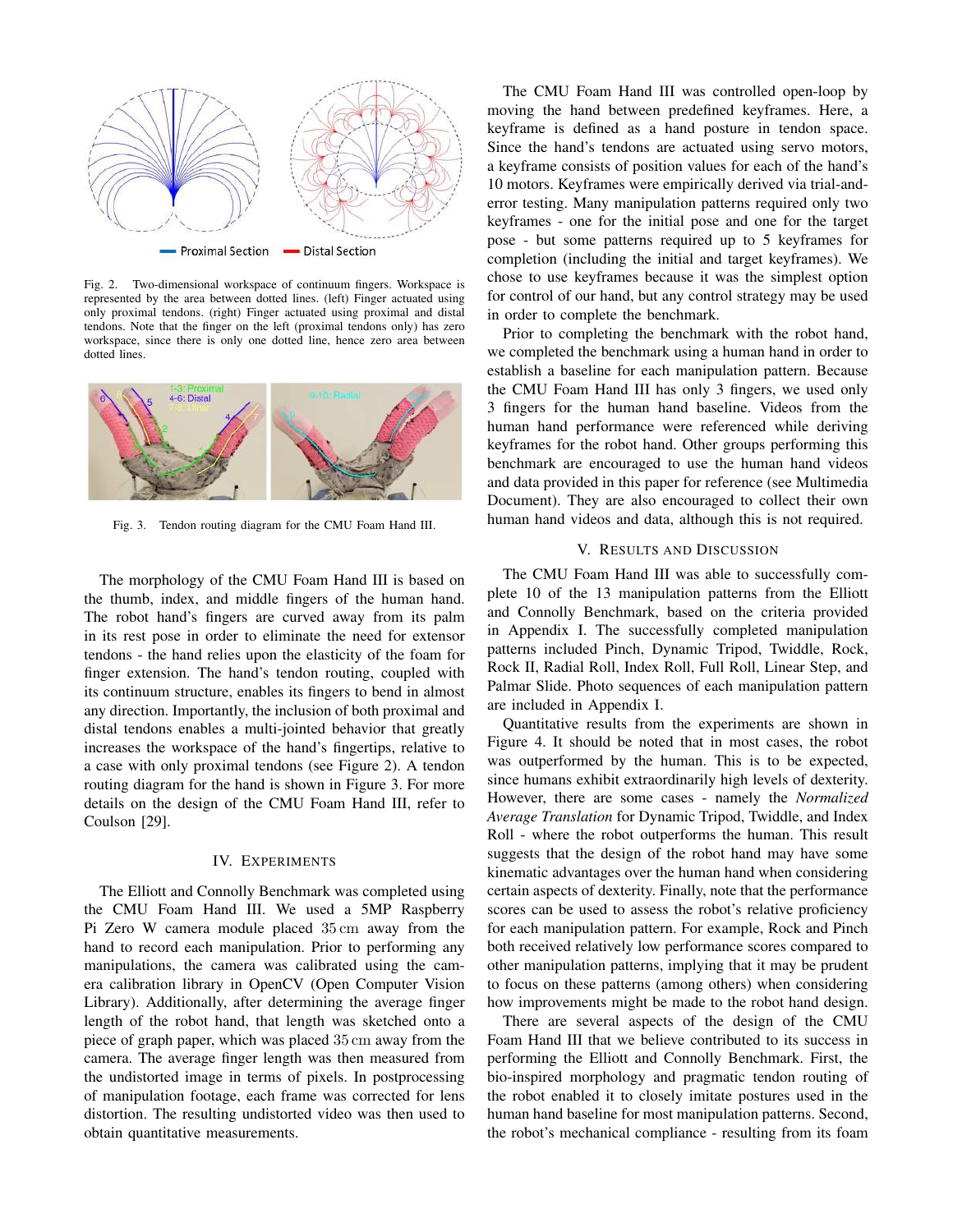

Fig. 4. Quantitative results from benchmark testing. Error bars represent one standard deviation from the mean. Patterns marked with an asterisk (\*) are evaluated as incomplete. Patterns marked with a dagger (*†*) are evaluated as non-anthropomorphic. For performance scores, a score of 100 indicates equivalence between the robot and human.

structure - allows for a considerable margin of error in its control. This is because the robot's fingers inherently deform in order to accommodate objects which they come into contact with, eliminating the need for minute adjustments in posture which might otherwise be necessary in order to establish sufficient contacts with manipulated objects. Finally, the silicone end-caps placed over the robot's fingertips (see Figure 3) greatly increase the friction between the robot hand and the manipulated objects, leading to a substantial decrease in the frequency of objects being dropped during manipulation.

With regard to the manipulation patterns which the robot hand was unable to perform successfully - Squeeze, Rotary Step, and Interdigital Step - there were several factors which contributed towards these failures. The first of these limiting factors was the control strategy used, i.e. empirically derived keyframes. While this control strategy is straightforward to implement, it is limited by the physical intuition of the programmer, and has no theoretical groundings which drive it towards success. Especially for more complicated, multi-step manipulation patterns such as Rotary Step and Interdigital Step, it is possible that a more sophisticed control strategy, e.g. one derived via reinforcement learning, could produce successful results where empirically derived keyframes failed.

Another limiting factor was the fact that the morphological design and tendon routing of the robot hand were constrained by the goal of limiting the number of motors required for actuation. Specifically, the robot hand could have benefitted from the addition of a fourth finger, as well as additional tendons. Determining the optimal balance between dexterity and motor quantity is a non-trivial problem that merits exploration in future work.

The final limiting factor was the low stiffness and correspondingly poor force transmission capability of the CMU Foam Hand III. This is one of the primary drawbacks of a hand made entirely from soft materials, and was the main factor in the hand's inability to complete the Squeeze pattern. The task associated with this pattern involves compressing the plunger of a syringe. When attempting this task, the

hand's fingers would consistently buckle before they could apply enough force to displace the plunger.

In addition to the limitations of the robot hand itself, there are several conceptual limitations of this study. First, it should be noted that while the objective of this benchmark is to assess robot hardware designs independent of software implementation, the performance of robot hands ultimately cannot be decoupled from the control strategy that is employed. This is evident from the fact that the CMU Foam Hand III failed several manipulation patterns in part due to limitations associated with keyframe-based control. Second, it is important to note that this benchmark allows for the initial contacts between the robot hand and the manipulated object to be established manually prior to manipulation. This may artificially over-emphasize abilities that the hand would not be able to perform without careful oversight by the researcher. Ultimately, dexterous manipulation becomes a much more challenging problem when the robot must autonomously grasp - and potentially re-grasp - an object in order to establish suitable contacts before performing inhand manipulations.

# VI. CONCLUSION

This study focused on establishing a new benchmark for evaluating the in-hand dexterity of humanoid type robot hands: the Elliott and Connolly Benchmark. This benchmark consists of 13 distinct in-hand manipulation patterns that are tied to motions observed in daily life. These patterns span the full range of possible in-hand manipulation primitives, and include examples of finger gaiting, rolling, and sliding. Qualitative and quantitative metrics are defined for evaluation of the Elliott and Connolly Benchmark, and a detailed testing protocol is established.

Additionally, a dexterous robot hand - the CMU Foam Hand III - is introduced. The CMU Foam Hand III is tendon driven and made almost entirely of foam, building upon the work of King et al. [19], [20], [21]. The CMU Foam Hand III is evaluated using the Elliott and Connolly Benchmark, successfully completing 10 of the 13 manipulation patterns,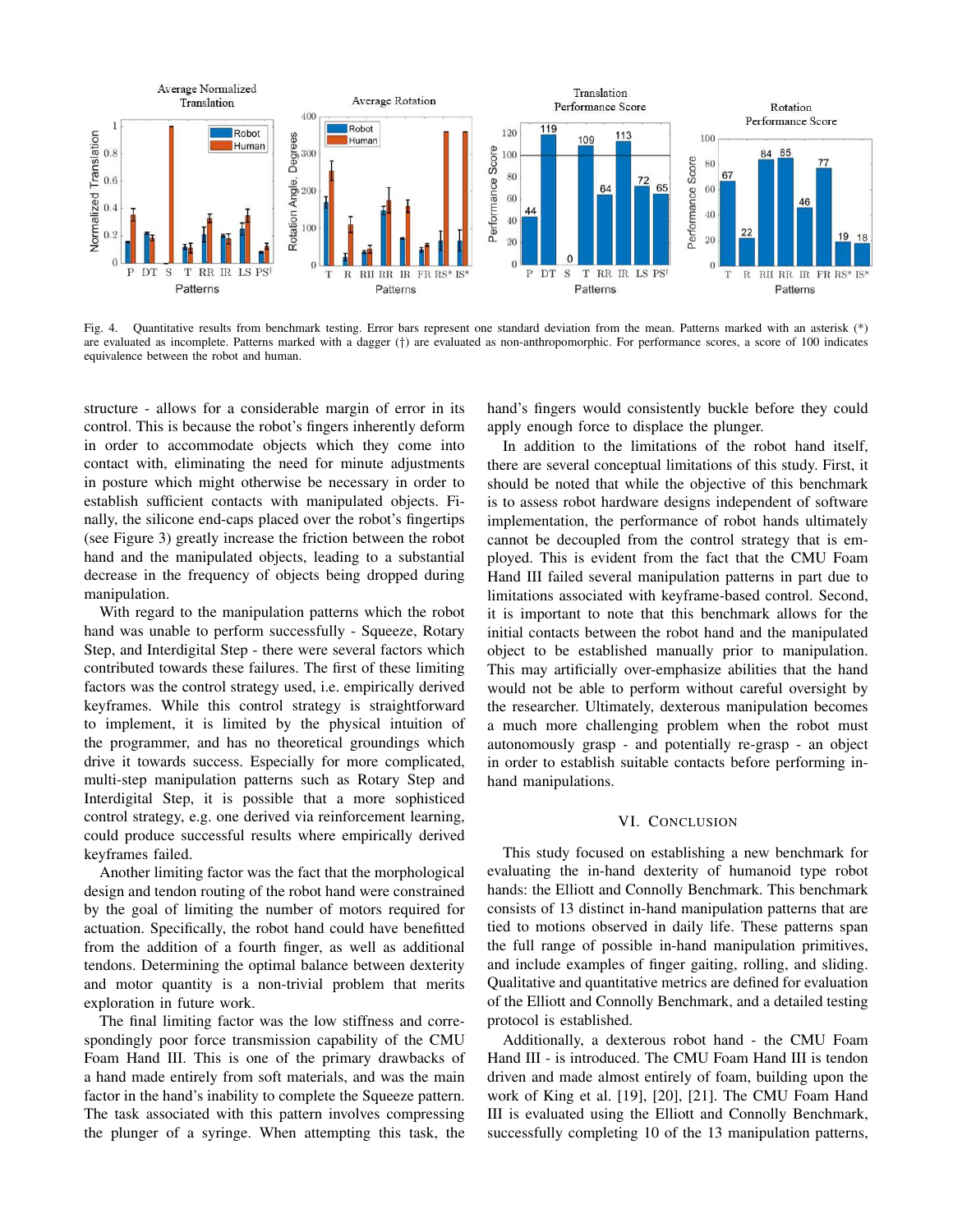and outperforming human hand baseline results for several of the patterns.

In future work, we aim to reduce the number of motors required for operation of the CMU Foam Hand III by implementing mechanical synergies [30], which allow for one-to-many motor-driven actuation of tendons. Additionally, we hope to increase the dexterity of the CMU Foam Hand III by implementing reinforcement learning-based control, taking inspiration from the outstanding in-hand manipulation results achieved via reinforcement learning by OpenAI [31]. Finally, we plan to explore alternative morphologies and tendon routings for the hand through continued iteration and testing.

#### ACKNOWLEDGEMENT

Thanks to Dominik Bauer, Jonathan King, and Abhinav Gupta - all members of the CMU community - for their input and insight on the design of the CMU Foam Hand III. Additionally, thanks to Ella Moore (CMU) and Karmesh Yadav (CMU) for their help in the hand's development.

#### **REFERENCES**

- [1] A. Bicchi, "Hands for dexterous manipulation and robust grasping: A difficult road toward simplicity," *IEEE Transactions on robotics and automation*, vol. 16, no. 6, pp. 652–662, 2000.
- [2] C. Piazza, G. Grioli, M. Catalano, and A. Bicchi, "A century of robotic hands," *Annual Review of Control, Robotics, and Autonomous Systems*, vol. 2, pp. 1–32, 2019.
- [3] J. Desrosiers, R. Hebert, G. Bravo, and E. Dutil, "The purdue pegboard test: normative data for people aged 60 and over," *Disability and rehabilitation*, vol. 17, no. 5, pp. 217–224, 1995.
- [4] V. Mathiowetz, G. Volland, N. Kashman, and K. Weber, "Adult norms for the box and block test of manual dexterity," *American Journal of Occupational Therapy*, vol. 39, no. 6, pp. 386–391, 1985.
- [5] E. D. Sears and K. C. Chung, "Validity and responsiveness of the jebsen–taylor hand function test," *The Journal of hand surgery*, vol. 35, no. 1, pp. 30–37, 2010.
- [6] A. Kapandji, "Clinical test of apposition and counter-apposition of the thumb," *Annales de chirurgie de la main: organe officiel des societes de chirurgie de la main*, vol. 5, no. 1, p. 67, 1986.
- [7] C. Sollerman and A. Ejeskär, "Sollerman hand function test: a standardised method and its use in tetraplegic patients," *Scandinavian Journal of Plastic and Reconstructive Surgery and Hand Surgery*, vol. 29, no. 2, pp. 167–176, 1995.
- [8] J. Adams, K. Hodges, J. Kujawa, and C. Metcalf, "Test-retest reliability of the southampton hand assessment procedure," *International Journal of Rehabilitation Research*, vol. 32, p. S18, 2009.
- [9] B. Calli, A. Walsman, A. Singh, S. Srinivasa, P. Abbeel, and A. M. Dollar, "Benchmarking in manipulation research: The ycb object and model set and benchmarking protocols," *arXiv preprint arXiv:1502.03143*, 2015.
- [10] L. U. Odhner and A. M. Dollar, "Stable, open-loop precision manipulation with underactuated hands," *The International Journal of Robotics Research*, vol. 34, no. 11, pp. 1347–1360, 2015.
- [11] J. Falco, K. Van Wyk, and E. Messina, "Performance metrics and test methods for robotic hands," *DRAFT NIST Special Publication*, vol. 1227, 2018.
- [12] S. Cruciani, B. Sundaralingam, K. Hang, V. Kumar, T. Hermans, and D. Kragic, "Benchmarking in-hand manipulation," *IEEE Robotics and Automation Letters*, vol. 5, no. 2, pp. 588–595, 2020.
- [13] B. Yang, P. E. Lancaster, S. S. Srinivasa, and J. R. Smith, "Benchmarking robot manipulation with the rubik's cube," *IEEE Robotics and Automation Letters*, vol. 5, no. 2, pp. 2094–2099, 2020.
- [14] J. M. Elliott and K. Connolly, "A classification of manipulative hand movements," *Developmental Medicine & Child Neurology*, vol. 26, no. 3, pp. 283–296, 1984.
- [15] N. C. Dafle, A. Rodriguez, R. Paolini, B. Tang, S. S. Srinivasa, M. Erdmann, M. T. Mason, I. Lundberg, H. Staab, and T. Fuhlbrigge, "Extrinsic dexterity: In-hand manipulation with external forces," in *2014 IEEE International Conference on Robotics and Automation (ICRA)*. IEEE, 2014, pp. 1578–1585.
- [16] I. M. Bullock, R. R. Ma, and A. M. Dollar, "A hand-centric classification of human and robot dexterous manipulation," *IEEE transactions on Haptics*, vol. 6, no. 2, pp. 129–144, 2012.
- [17] J. Falco, Y. Sun, and M. Roa, "Robotic grasping and manipulation competition: competitor feedback and lessons learned," in *Robotic Grasping and Manipulation Challenge*. Springer, 2016, pp. 180–189.
- [18] D. Hackett, J. Pippine, A. Watson, C. Sullivan, and G. Pratt, "An overview of the darpa autonomous robotic manipulation (arm) program," *Journal of the Robotics Society of Japan*, vol. 31, no. 4, pp. 326–329, 2013.
- [19] J. P. King, D. Bauer, C. Schlagenhauf, K.-H. Chang, D. Moro, N. Pollard, and S. Coros, "Design. fabrication, and evaluation of tendon-driven multi-fingered foam hands," in *2018 IEEE-RAS 18th International Conference on Humanoid Robots (Humanoids)*. IEEE, 2018, pp. 1–9.
- [20] C. Schlagenhauf, D. Bauer, K.-H. Chang, J. P. King, D. Moro, S. Coros, and N. Pollard, "Control of tendon-driven soft foam robot hands," in *2018 IEEE-RAS 18th International Conference on Humanoid Robots (Humanoids)*. IEEE, 2018, pp. 1–7.
- [21] D. Bauer, C. Bauer, J. P. King, D. Moro, K.-H. Chang, S. Coros, and N. Pollard, "Design and control of foam hands for dexterous manipulation," *International Journal of Humanoid Robotics*, vol. 17, no. 01, p. 1950033, 2020.
- [22] C. Della Santina, C. Piazza, G. Grioli, M. G. Catalano, and A. Bicchi, "Toward dexterous manipulation with augmented adaptive synergies: The pisa/iit softhand 2," *IEEE Transactions on Robotics*, vol. 34, no. 5, pp. 1141–1156, 2018.
- [23] L. U. Odhner and A. M. Dollar, "Dexterous manipulation with underactuated elastic hands," in *2011 IEEE International Conference on Robotics and Automation*. IEEE, 2011, pp. 5254–5260.
- [24] R. R. Ma and A. M. Dollar, "An underactuated hand for efficient finger-gaiting-based dexterous manipulation," in *2014 IEEE International Conference on Robotics and Biomimetics (ROBIO 2014)*. IEEE, 2014, pp. 2214–2219.
- [25] Z. Xu and E. Todorov, "Design of a highly biomimetic anthropomorphic robotic hand towards artificial limb regeneration," in *2016 IEEE International Conference on Robotics and Automation (ICRA)*. IEEE, 2016, pp. 3485–3492.
- [26] R. Deimel and O. Brock, "A novel type of compliant and underactuated robotic hand for dexterous grasping," *The International Journal of Robotics Research*, vol. 35, no. 1-3, pp. 161–185, 2016.
- [27] E. Olson, "Apriltag: A robust and flexible visual fiducial system," in *2011 IEEE International Conference on Robotics and Automation*. IEEE, 2011, pp. 3400–3407.
- [28] B. Calli, A. Singh, A. Walsman, S. Srinivasa, P. Abbeel, and A. M. Dollar, "The ycb object and model set: Towards common benchmarks for manipulation research," in *2015 international conference on advanced robotics (ICAR)*. IEEE, 2015, pp. 510–517.
- [29] R. Coulson, "Soft materials architectures for robot manipulation," Master's thesis, Carnegie Mellon University, Pittsburgh, PA, August 2020.
- [30] C. Y. Brown and H. H. Asada, "Inter-finger coordination and postural synergies in robot hands via mechanical implementation of principal components analysis," in *2007 IEEE/RSJ International Conference on Intelligent Robots and Systems*. IEEE, 2007, pp. 2877–2882.
- [31] O. M. Andrychowicz, B. Baker, M. Chociej, R. Jozefowicz, B. Mc-Grew, J. Pachocki, A. Petron, M. Plappert, G. Powell, A. Ray, *et al.*, "Learning dexterous in-hand manipulation," *The International Journal of Robotics Research*, vol. 39, no. 1, pp. 3–20, 2020.

#### APPENDIX I

#### MANIPULATION PATTERN INFORMATION

Patterns marked with an asterisk (\*) are evaluated as incomplete. Patterns marked with a dagger (*†*) are evaluated as non-anthropomorphic. See next page for table.